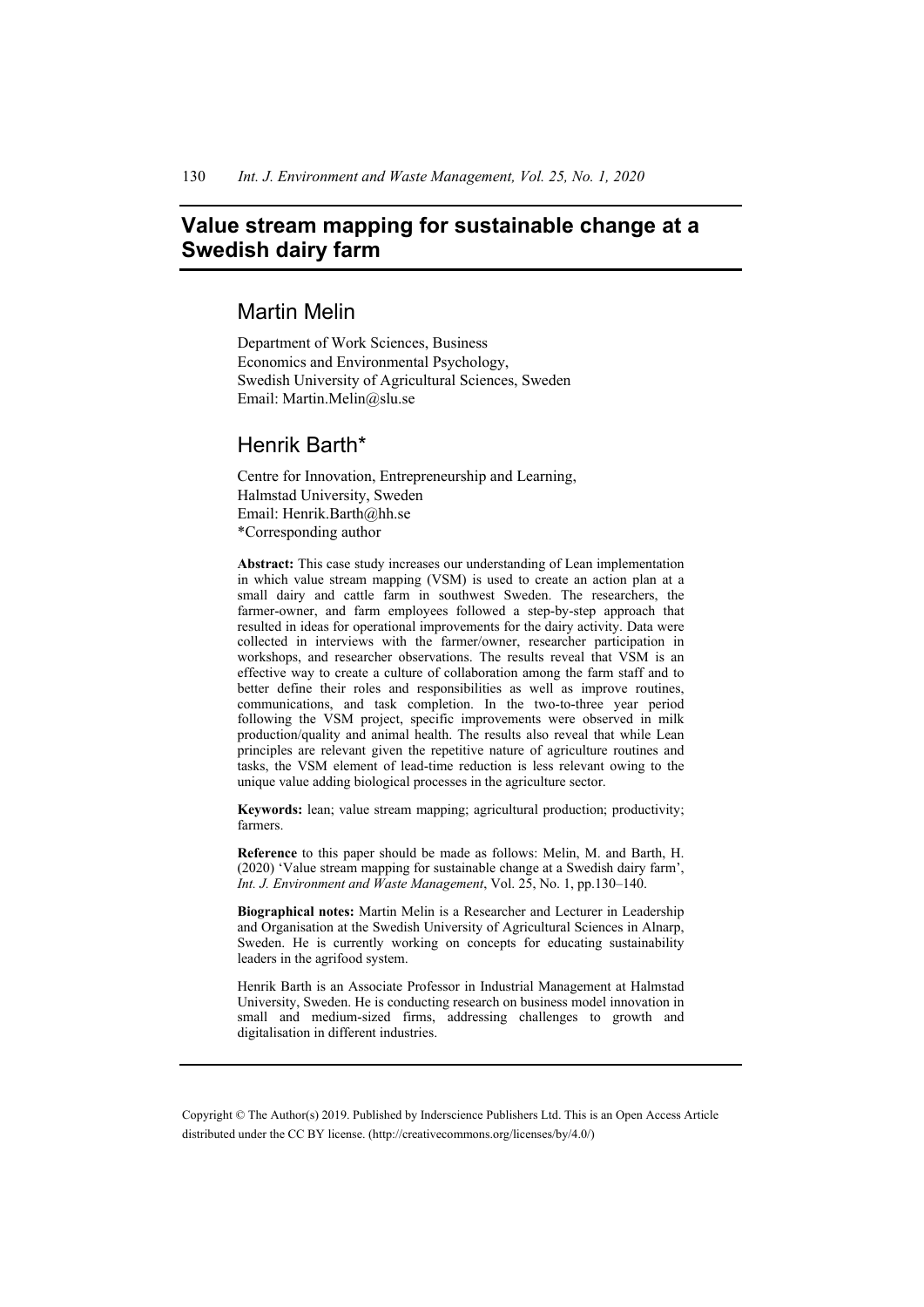### **1 Introduction**

Two key global trends in agriculture today are the decrease in the number of farms and the increase in the size of farms. These trends are, in many cases, the result of fierce global competition that demands ever-increasing efficiency and productivity (Tell et al., 2016). The importance of technology challenges and production development have been proven to be an important aspect to consider, especially within agriculture. Cochrane (1958) suggest that farms need to increase production primarily through technological development, in order for the farmer to increase income, e.g., technological treadmills. However, when the farm invest in technology development, debt increase and also industry production increases subdue prices, which develops in to a continuous development pressure to increase production, e.g., treadmill analogy (Schewe and Stuart, 2017). We may ask whether these trends are consistent with sustainable innovation in agriculture. A literature review of sustainable business model innovation in the agri-food sector concludes that few published studies take a sustainable perspective (Barth et al., 2017). Although the focus on sustainability in this sector is still at an early stage, some evidence nevertheless suggests that sustainable innovation in agriculture can produce a competitive advantage.

An analysis of sustainable innovation in other sectors can be useful in examining how agriculture can implement sustainability tools and methods. One well-known method is Lean manufacturing or Lean production, or more simply, 'Lean'. The story of Lean production at Toyota (Womack et al., 1990), introduced revolutionary manufacturing principles to many Western industries. Initially, manufacturers adopted the Lean principles, but soon other sectors began to apply these principles as knowledge about Lean spread. In the 1990s, for example, 'Lean healthcare', 'Lean management', and 'Lean design' appeared (Björkman and Lundqvist, 2013). However, the use of Lean in agriculture has been limited, and no research is available on Lean implementation at the single farm-level.

It should also be mentioned that a number of other concepts have been used and studied within the agricultural setting. A comprehensive literature review by Urruty et al. (2016) highlights several differences and complementarities between the concepts stability, robustness, vulnerability and resilience. These concepts implies a shift from maximising outputs in a turbulent environment, to maintaining desired levels of outputs in a context of unpredictable disturbances (Urruty et al., 2016). Compared to these concepts, Lean focus on the customers view and include both tools and a philosophy to reduce waste in all activities. Basically, Lean focuses on increasing customer value by eliminating the non-value added activities or 'waste' that the customer views as unimportant. The major benefits of Lean for small and medium-sized organisations are increased productivity and efficiency, improved customer satisfaction, and reductions in production costs (Zhou, 2016). The five fundamental Lean principles, as identified by Womack and Jones (1996) are the following:

- 1 correct specification and enhancement of customer value
- 2 identification of the value stream and removal of wasteful activities
- 3 production flow without interruptions
- 4 a pull value system, e.g. work that starts only when there is an order, for reducing the waste of any production process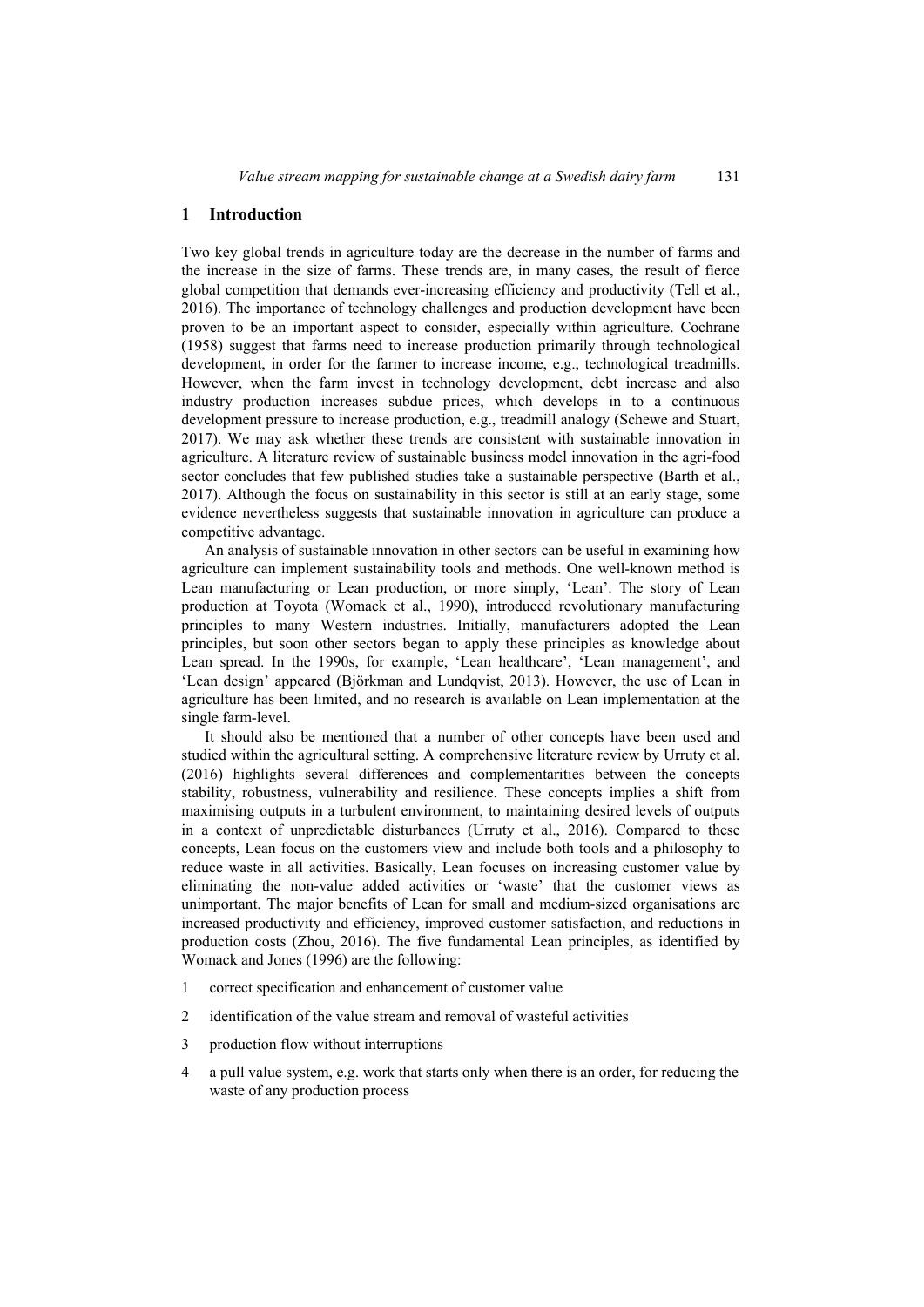### 5 pursuit of perfection.

The agricultural sector has recently begun to recognise the possibilities of Lean principles in the manufacturing sector (Labajova et al., 2016). However, it is not clear how Lean is used in the agricultural sector. A number of Swedish farmers have begun to use Lean principles and methods to become more efficient (Melin and Barth, 2018). Based on a Lean Thinking framework, Melin and Barth (2018) address Lean implementation from a strategic and operational perspective. Conclusions drawn indicate that basic knowledge and tools can be implemented, but challenges exist when it comes to more strategic aspects such as continues changes and development, commitment of management, training of managers and employees (Melin and Barth, 2018).

A commonly used Lean technique is value stream mapping (VSM). This technique, which takes a broader view of total value flow with less focus on the individual sub-processes, can be used to identify wasteful activities, reduce the length of process cycles, and make process improvements. VSM can also be used to identify the causes of waste and to illustrate the relationship between materials and information flow (Rother and Shook, 1998). Thus, VSM has three basic steps:

- 1 the generation of a current state map
- 2 the generation of a future state map
- 3 the development of an action plan.

VSM was first developed as a technique that manufacturers could use (Hines et al., 1998), but it has also been used in agri-food chains (Taylor, 2005). However, VSM has not yet been applied specifically in agricultural production on farms where the value streams are unique. A concern in the use of VSM on farms is that, if implemented incorrectly, it can lead to frustration and even inhibit the implementation of improvements (Dal Forno et al., 2014). It is therefore important to examine how VSM can be adapted to on-farm value streams and to analyse its advantages and disadvantages.

The agriculture sector has unique characteristics that may present problems when VSM is applied. Added value in agriculture is created when the sun's energy is captured and then transformed by biological processes into high-quality food products. In these biological processes, value increases continuously as animals grow in size and weight and as crops mature and ripen. Various operations that support the biological processes increase the value flow while operations with bad timing and bad performance decrease the value created in biological processes, which in the end will have a negative effect on product output and quality. Moreover, agriculture is associated with long production lead times. For example, in Sweden, the period from planting to harvesting is typically 20 weeks. The period from insemination of beef cattle to slaughter is typically 21 months. Given these conditions, where the link between supply and demand is also uncertain, the use of VSM poses particular challenges, similar to the challenges posed by the introduction of pull production systems such as the inventory-control system known as Kanban.

In addressing the gap in the research on VSM at the single farm-level, the purpose of this research is to examine how VSM, as developed in manufacturing sectors, can be implemented in the production chain at small farm in southwest Sweden that produces beef and milk.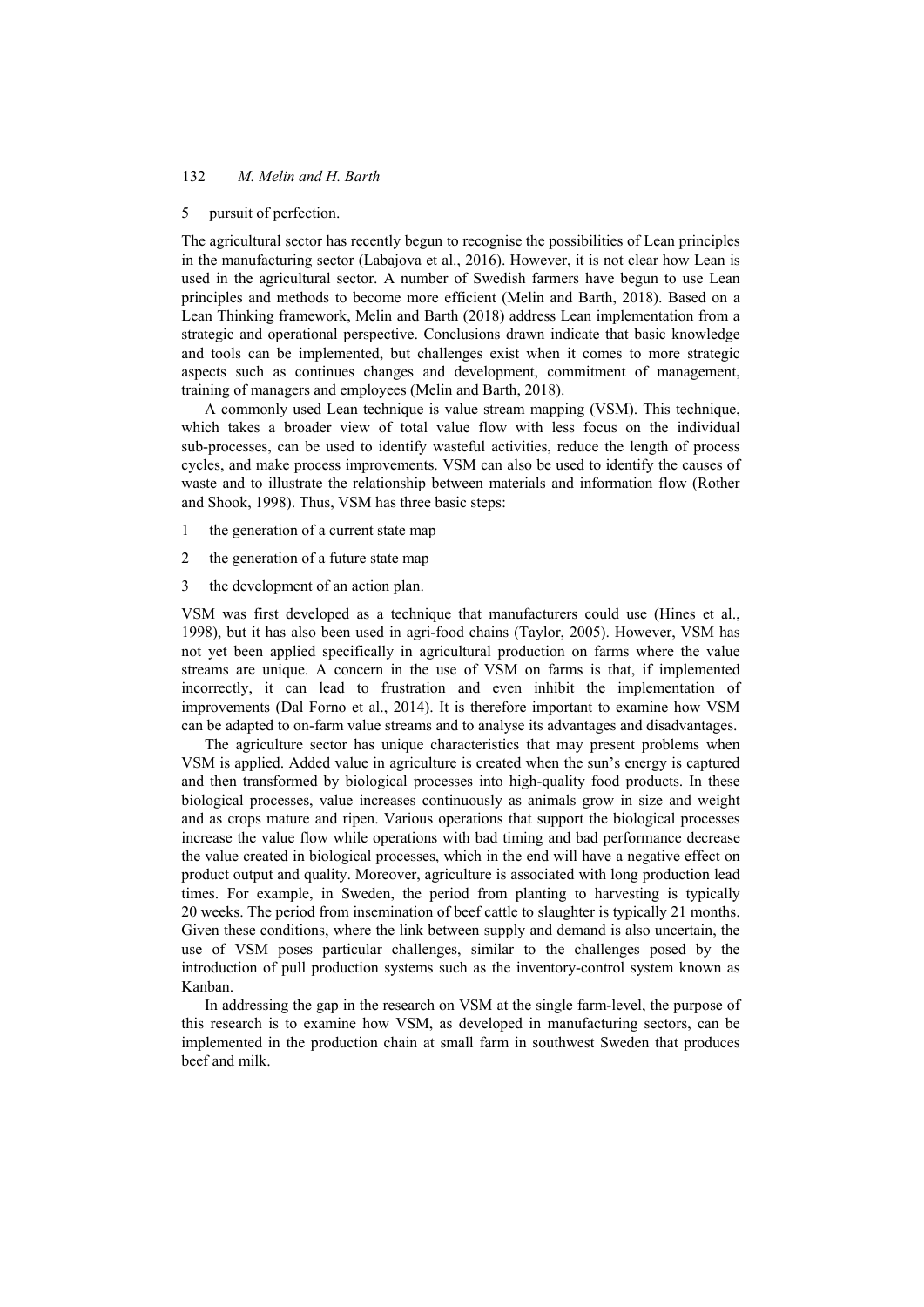Next we describe our research methodology followed by our presentation and discussion of our results. Thereafter, we present the conclusions of our research.

#### **2 Methodology**

The VSM technique used in this research builds on the visual mapping approach (Rother and Shook, 1998). In addition, elements of Value Stream Management are applied in order to help the dairy farm achieve sustainable organisational development (Hines et al., 1998). Value stream management, which is a strategic and operational approach for use with Lean, is based on the VSM technique although it also takes an education and policy perspective.

The dairy activity (hereafter, the 'dairy farm') has 230 milk cows. The dairy farm had experienced production problems in recent years. The quality of the milk was inadequate, the milk yield had stagnated, and the calves had various health problems. In addition, as there was an over-production of milk globally, price competition for milk was severe.

The methodological approach have been action oriented research, which in this case address problem solving based on recurring cycles of action and reflection. Action research "should support a normative change in one way or another" [Nielsen and Svensson, (2006), p.5]. The project was initiated by the Rural Economy and Agricultural Society in Halland and our specific goal was to help the dairy farm become a more profitable and sustainable operation through the use of VSM.

We collected our data in interviews with the farmer/owner, by participation in several workshops, and by observations at the dairy farm, e.g., personnel meetings. The VFA was performed in 2012 by three workshops on the farm where the farmer and the employees participated. In the following year we visited the farm 10 times to provide coaching and support, and the implementation of Lean was followed up by two telephone interviews in 2015 and 2017. Our focus in reporting on this research is the on-farm value chain for milk production. We developed a step-by-step approach using VSM with the intent of making operational improvements to the dairy farm's standard routines. See Figure 1.

**Figure 1** The VSM steps for the diary farm (see online version for colours)

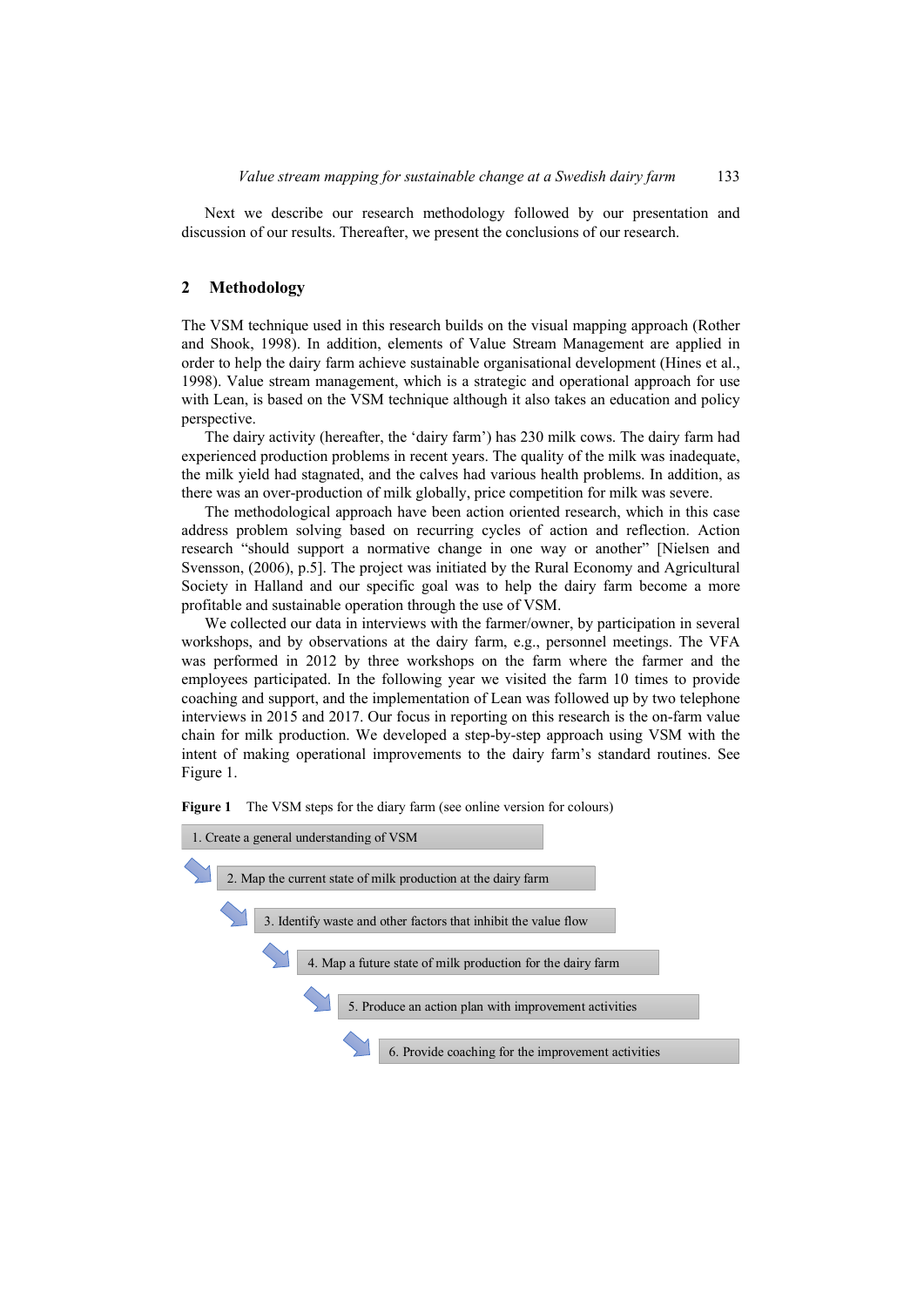### **3 Results and discussion**

At the initial workshop we presented information on change management, the objectives of our project, and a general description of Lean principles. These results were communicated in written form to the farmer/owner and the employees. Our intention in this step was to inform the farmer/owner and the employees that change recommendations would be forthcoming so they might be more willing to accept them. In the subsequent workshops the farmer/owner and the employees produced a company vision, a statement of long-term goals, and a listing of Lean principles.

Next, organised by the six VSM steps listed in Section 2, the results will be described and discussed at the dairy farm.

## *3.1 Create a general understanding of VSM*

To achieve effective VSM in an organisation, people at various organisational levels, from senior managers to operations people, should be involved (Hines et al., 1998). An advantage of the micro-sized agricultural firm, such as the dairy farm of this research, is that it is relatively easy to gather all staff members in a meeting and engage them in the meeting's agenda. Moreover, in the workshops it is possible to explicitly link the VSM steps to the organisation's strategy and goals such that VSM is not conducted in isolation from the general organisational environment (Hines et al., 1998). In the group of staff were a foreman with an overall responsibility for the barn work, one person working with cows and calves, two persons working with crop production, mixing the mixed feed and maintenance of machinery and equipment, and two persons milking the cows in shift.

### *3.2 Map the current state of milk production at the dairy farm*

The farmer/owner and some of his employees attended a workshop with a few representatives from other farms. At this workshop, they were shown how to map value flow in their main production processes. Because the goal of VSM is to improve the total value flow, it is necessary to understand the current state of an organisation's processes before improvement recommendations can be made for production systems (Rother and Shook, 1998). Although the dairy farm of this research is quite small relative to many manufacturers who have benefited from VSM, nevertheless the complexity of its operations is such that the employees may not have had a clear picture of its total structure. For this reason, a current state map of the farm's milk production was required.

For this mapping, the value adding processes and the non-value adding processes at the dairy farm were identified (Nielsen and Svensson, 2006). Additionally, the information flow needed to coordinate the various activities and to track consumer demand was documented. Interviews with the farmer/owner and his employees provided detailed information about these processes, which were then summarised and evaluated for their effect on the entire value chain. This information, which included details on process staffing, cycle times, production performance, and quality indicators, was used to map the current state of the on-farm value flow (i.e., the milk production). In VSM terms,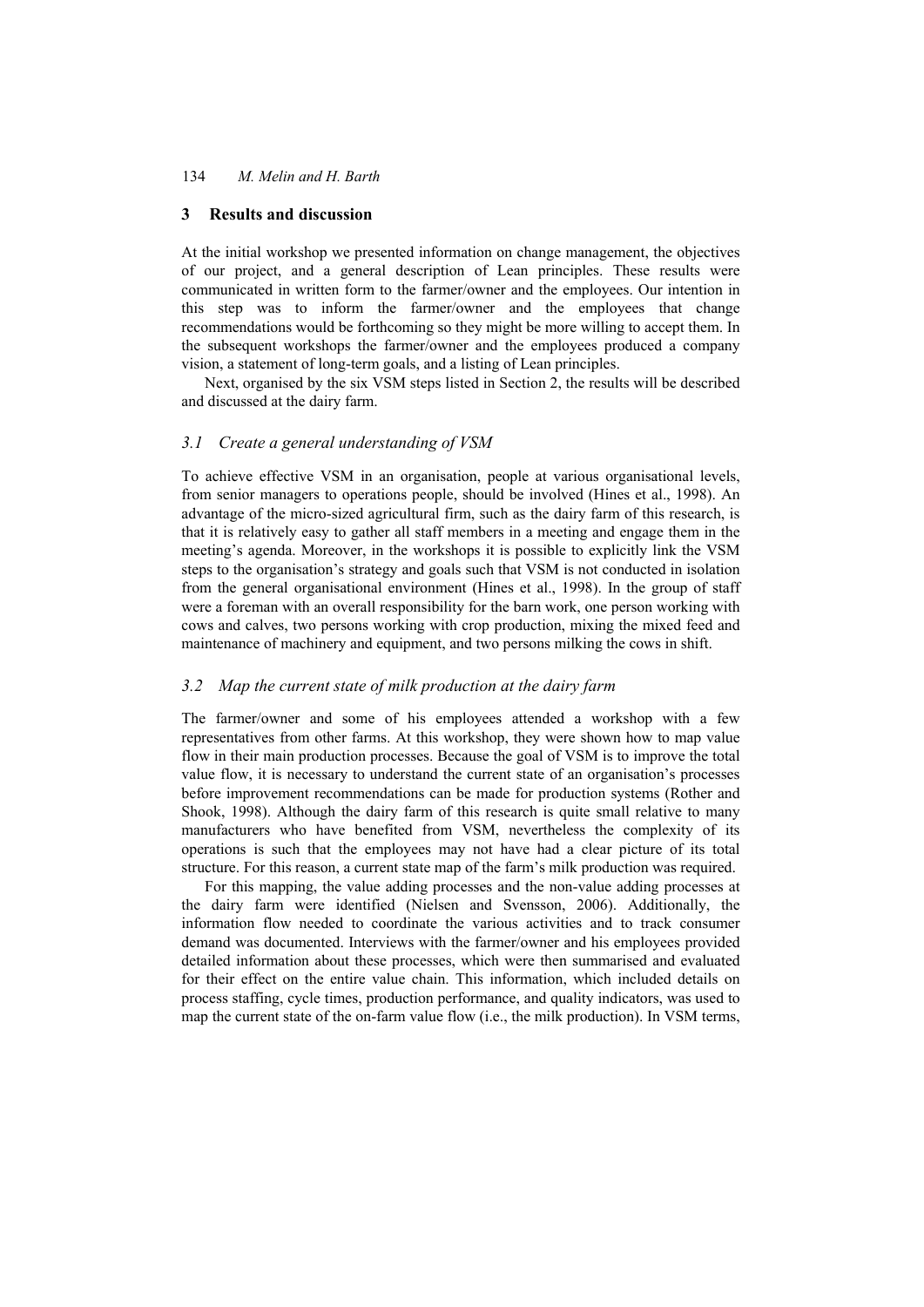this step may be described as the 'learning to see' method (Rother and Shook, 1998). Figure 2 illustrates a simplified version of the current state map of the on-farm milk production process.





Notes:  ${}^{a}CT = Cycle$  time, i.e., the time elapsed from start to end of the process. <sup>b</sup>Avoid extra work from having to do the same thing twice.

<sup>c</sup>The customer is a processing industry in this case.

### *3.3 Identify waste and other factors that inhibit the value flow*

The inclusion of the employees, with their various roles and responsibilities, in the mapping activity facilitated the identification of the waste and other factors that created problems in the value flow. A number of organisational and managerial problems were identified. The main problems were the following:

- 1 the existence of non-value adding activities at the operations level
- 2 the lack of a system for collection of employees' ideas for improvements
- 3 health problems among the dairy cows, decreasing milk production
- 4 the lack of standardised routines for important work tasks; this deficiency reduced product quality and contributed to the inconsistency/instability in the performance of such tasks
- 5 insufficient delegation of tasks by the farmer/owner to his employees
- 6 job descriptions and responsibilities not sufficiently defined and communicated
- 7 key performance indicators not monitored with the result that production problems are not identified.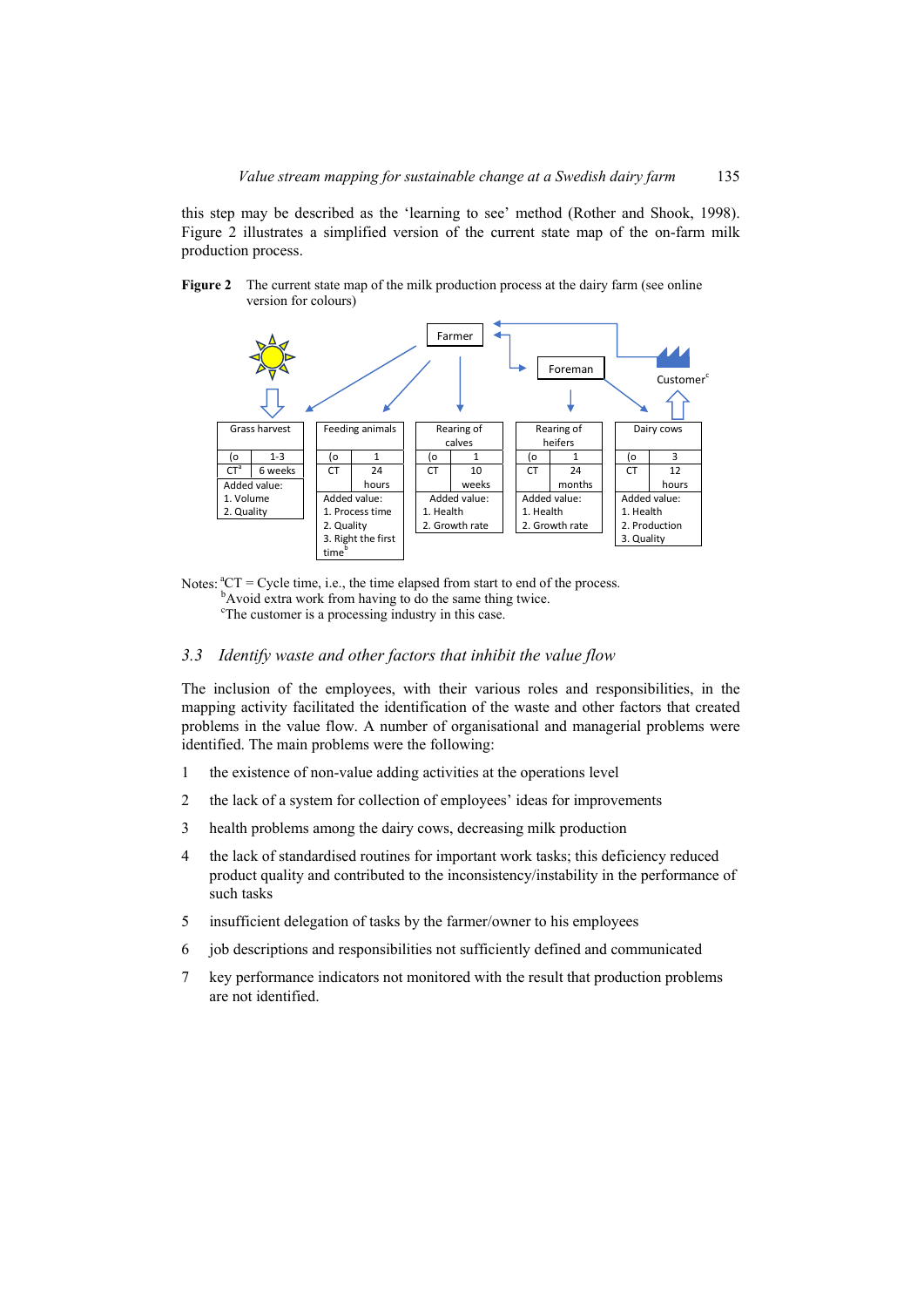### 136 *M. Melin and H. Barth*

| Key performance indicator                           | At the time of<br>the VSM | Three years after<br>the VSM |
|-----------------------------------------------------|---------------------------|------------------------------|
| Milk yield (kg energy corrected milk per cow/year)  | 9,600                     | 11,000                       |
| Age a fist calving (months)                         | 26                        | 24                           |
| Milk quality (somatic cell count, cells/ml of milk) | 275,000                   | 150,000                      |
| Calf mortality $(\%)$                               | 6                         | 2                            |
| Mil fat $(\% )$                                     | 4.4                       | 3.9                          |
| Milk Protein $(\%)$                                 | 3.4                       | 3.3                          |
| Calf growth rate (kg body weight at weaning)        | 70                        | 90                           |

**Table 1** Key performance indicators monitored for the farm at the time of the value stream mapping (VSM) and three years later

## *3.4 Map a future state of milk production at the dairy farm*

Based on the previous steps, the researchers, the farmer/owner, and the employees prepared a future state map for the dairy farm in the workshops. The point of departure in this process was a workshop where a long-term vision was created for the farm and where the company values were discussed by the members of the staff. In the next step a process map for the milk production was co-created and the wastes were identified. In a workshop with the farmer and the whole team of staff, a number of goals and improvement activities were produced that would take the company from the current state towards the vision. The researchers' roles were to present an unbiased, external perspective on the milk production activities and to show the employees how to picture the operational structure, and its problems, and to help set goals. The future state map listed the following long-term goals:

- 1 increased milk production
- 2 new health routines for the cows
- 3 new routines for calf-rearing
- 4 improved communication among all employees
- 5 initiation of a continuous improvement work system.

### *3.5 Produce an action plan with improvement activities*

Based on the long-term goals an action plan with improvement activities was produced. The action plan used the Lean principles presented at the initial workshop. A PICK chart (possible, implement, challenge, kill) was used a systemic tool to identify improvement activities (Bicheno, 2004). Next we list and describe the action plan's eight improvement activities for the dairy farm.

1 Standardised routines for important work tasks in the production processes were documented and visualised. These standard operational procedures were translated into several languages, printed, water proofed, and posted near the various workplace sites.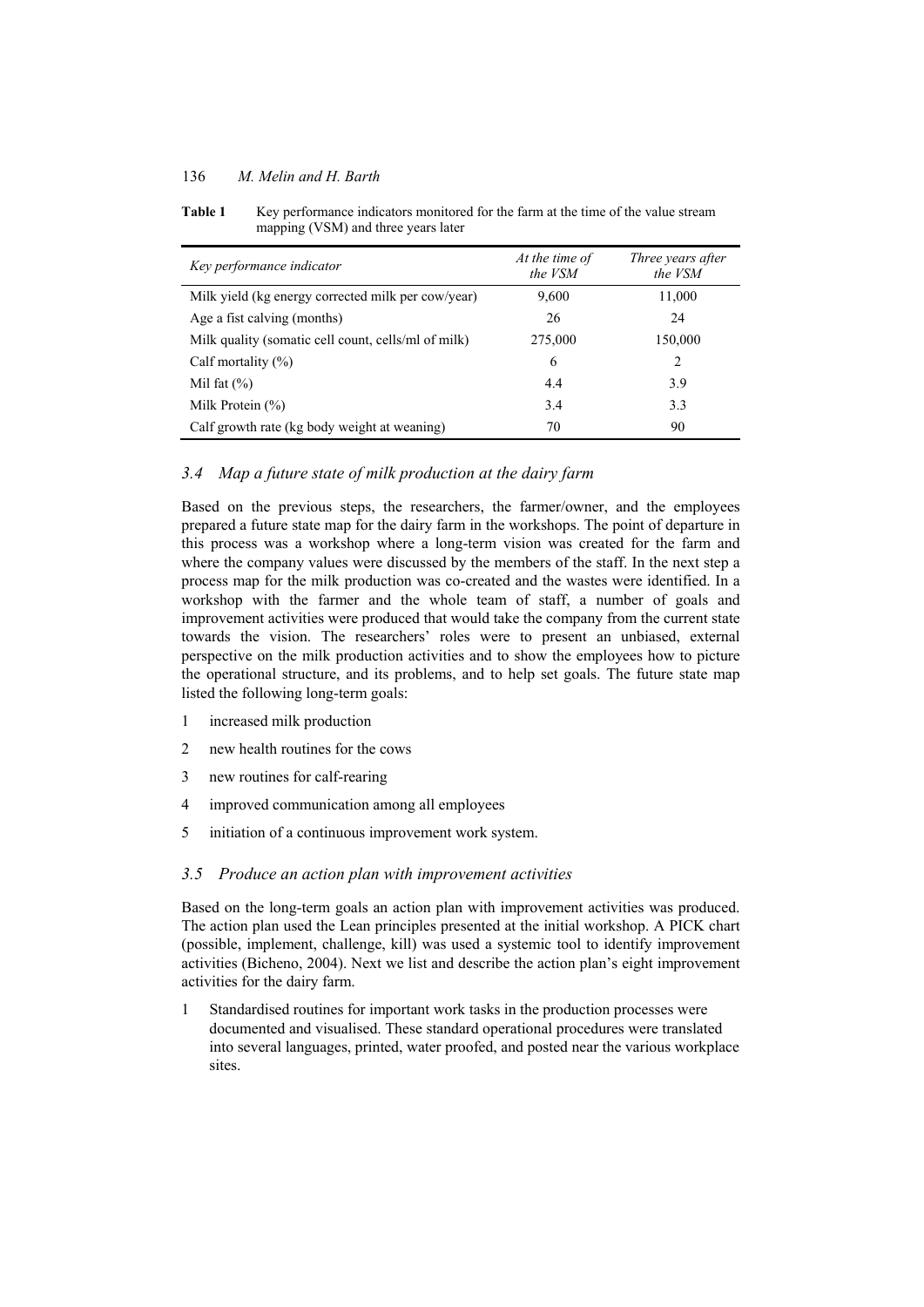With the standard operation procedures, all employees know how to feed the calves and how to handle a new-born calf properly. These procedures have improved the calves' health. We used to have an unacceptable calf mortality rate, but nowadays it is very low. (Farmer/Owner)

- 2 The farmer made an investment in a new equipment for feeding calves with raw milk. The old equipment led to mistakes and made the feeding routine very time-consuming.
- 3 Employees were educated on Ohno's<sup>1</sup> seven areas of waste in mass production: transport, inventory, movement, waiting and delays, over-processing, over-production, and defects. The employees were also educated on two additional types of waste: waste of energy and waste of human potential (Hines et al., 1998). In addition, the waste caused by poor work environments and workplace accidents was addressed. An external coach led employees on waste walks at the dairy farm.
- 4 The Japanese organisation method, 5S, was introduced as a way to organise the barn tools and equipment and the workshop machinery. Translated into English, the five elements of the 5S method are sort, set in order, shine/sweeping, standardise, and sustain. These elements describe how to efficiently and effectively organise the workplace. The 5S method was also used to address health/accident risks and water/electricity waste.
- 5 Key performance indicators were identified and listed on a whiteboard. This display helped employees become aware of the dairy farm's operational goals.
- 6 A simple system for monitoring daily routines was introduced. Sheets of paper (enclosed in plastic), one sheet for each day of the week, were posted in the barn. The sheets are red on one side and green on the other side. The employees check off completion of their daily tasks on the red side. When all tasks are completed, the sheet is turned to its green side. This is the signal that the daily work goals have been achieved.

If you don't have a system in which the routines are visualised and followed up on, there is an obvious risk that the routine work will fail. (Farmer/Owner)

- 7 To prevent mistakes, visualisations of different kinds were used. For example, information signs related to feeding the animals were placed in the bunker silos and beside the feeding trough in the barn.
- 8 Systematic improvement work routines following the PDCA model (plan, do, check, act) were introduced. Employees were encouraged to write improvement suggestions on a whiteboard located centrally in the barn. These suggestions were discussed at weekly meetings.

### *3.6 Provide coaching for the improvement activities*

Sustainable change requires that people in an organisation are open to improvement suggestions. The farmer/owner and the employees jointly created the current state map, identified wasteful activities, and developed the action plan (goals, sub-tasks, and routines) for improvement. The employees were coached on the Lean principles and the VSM technique at an introductory presentation and during the project. Because implementation of the action plan requires the full commitment of the farmer/owner, he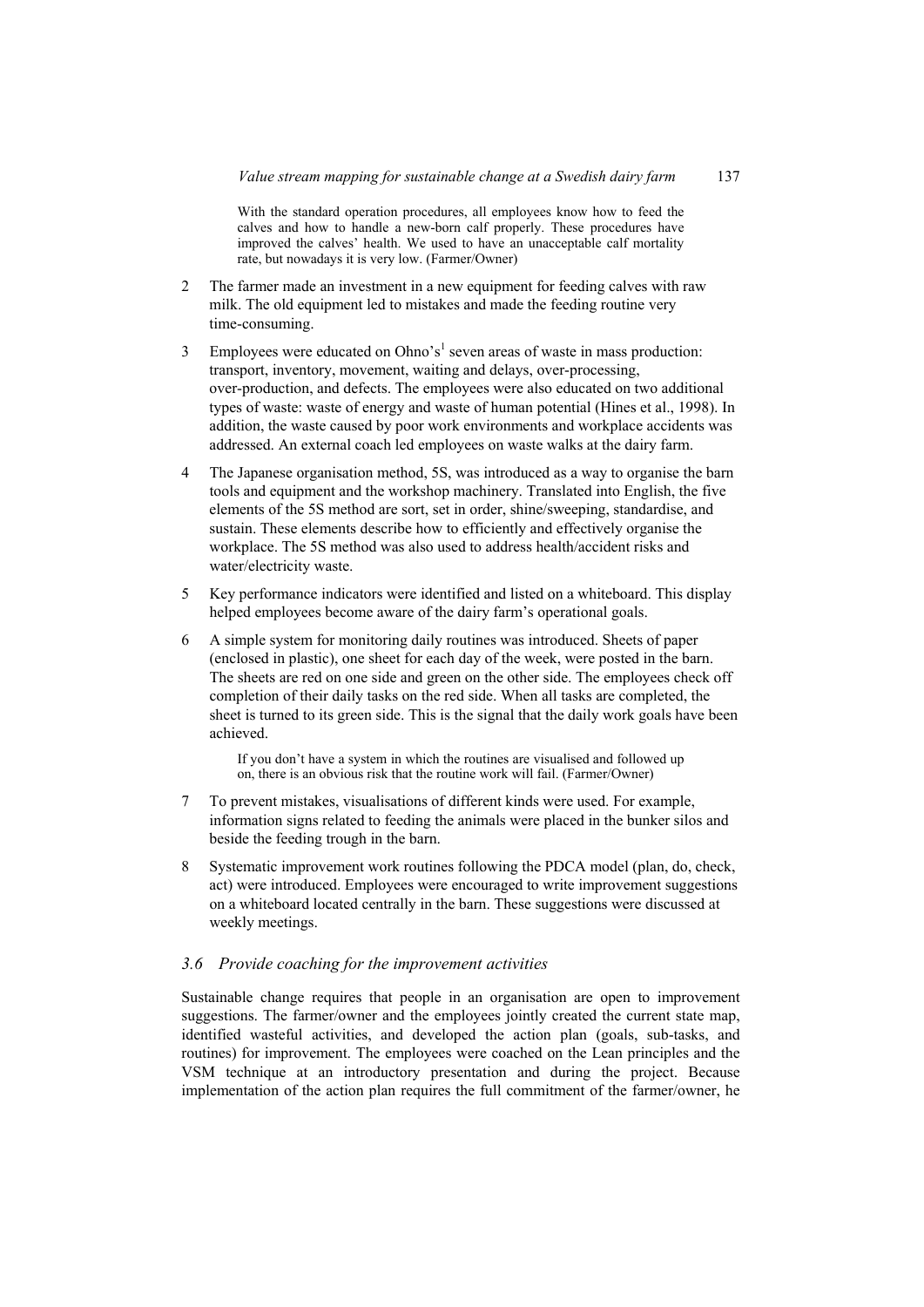received leadership coaching at a two-day seminar that the researchers organised. Furthermore, a Lean coach, who visited the farm regularly for a year during the Lean start-up phase, continued to provide support.

In brief, the VSM project at the dairy farm accomplished the following three specific results:

- 1 Three years after the VSM project, milk production had increased by 15%, mainly because of the improved work routines (see Table 1).
- 2 Three years after the VSM project, the health of the cows had improved significantly. Measured by milk somatic cell count, the cells per millilitre of milk<sup>2</sup> had decreased from an average of 275,000 to an average of 150,000 (Table 1).
- 3 Three years after the VSM project, the body weight of calves at 8 weeks of age (at weaning) had increased by 28%. The increase of growth rate was followed by an improved health, and the rate of calf mortality had decreased from 6 to 2% (table 1).

## **4 Conclusions**

VSM is an effective way of initiating a culture of collaboration among members of an organisation. When people in an organisation receive information on the organisation's problems and guidance on its goals, they are better able to understand how, in their individual roles and responsibilities, they can help solve these problems, focus on these goals, and offer improvement suggestions. Using VSM, they can develop an action plan that gives them the opportunity to participate in implementing improvement activities in the workplace.

Because animal husbandry and crop production follow more or less fixed cycles, one adaptation to the VSM technique was required. These agricultural activities have biological processes in which value is added continuously as animals grow and crops mature. Therefore, minimisation of lead times between the beginning of a process and its completion was a poor performance indicator at the dairy farm. During these biological processes at the dairy farm, various managerial activities are performed that require just-in-time intervention. Just-in-time activities support the biological processes and increase the value flow. For this reason, indicators related to production efficiency and product quality (e.g., calf growth rate or animal health) are better measures of added value than reductions in lead times.

Previous research has highlighted the problems in the use of VSM when the organisation has the continuous added value flows and long process wait times (Dal Forno et al., 2014) that are characteristic of on-farm production. Research suggests that the focus in animal husbandry should be on the value adding activities (e.g., nourishment routines and veterinary visits) that promote animal growth and health.

Our dairy farm project confirms this difficulty in defining value adding and non-value adding activities when using the VSM technique in the agricultural sector. Because of this difficulty, we claim the focus should be on the biological processes – the flow of energy from the sun to the growth of grass and grains to the transformation into milk and meat. The farmer's production flow is very different from the manufacturer's assembly line for trucks or the refiner's conversion of crude oil into petrol. However, using the VSM technique, it is possible to identify the critical points in agricultural production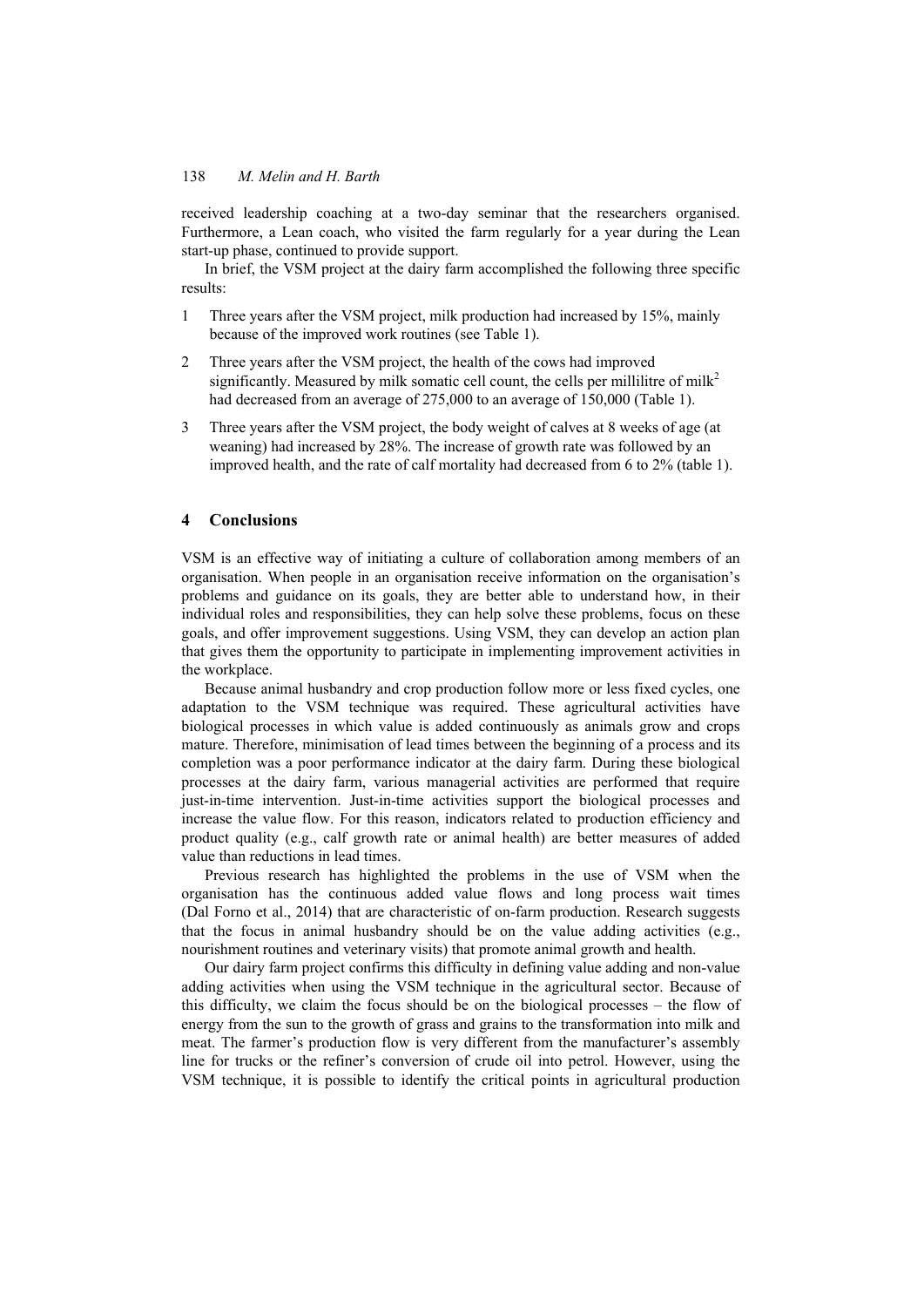processes where systemic improvements can be made. Using efficiency and quality indicators, added value can be measured at these points.

Our dairy project shows that several Lean principles apply to the farm environment. For example, because of the highly repetitive nature of farm tasks, especially when only two products are produced (in our case, milk and meat), standardisation of work routines is quite possible as well as practical. The pull production system and Kanban are less applicable in the agricultural sector. In this study we have shown that the VSM is a useful tool for developing the work organisation at a dairy farm. The paper can serve as a practical guideline for farmers and consultants who wish to introduce lean in a farm business. Although the study is based on only one case, we have shown what results might be expected after three years of Lean work.

#### **References**

- Barth, H., Ulvenblad, P-O. and Ulvenblad, P. (2017) 'Towards a conceptual framework of sustainable business model innovation in the agri-food sector: a systematic literature review', *Sustainability*, Vol. 9, No. 9, p.1620.
- Bicheno, J. (2004) *The New Lean Toolbox. Towards Fast, Flexible Flow*, Moreton Press, Buckingham, UK.
- Björkman, T. and Lundqvist, K. (2013) 'Lean ur ett historiskt perspektiv [Lean from a historical perspective]', in Sederblad, P. (Ed.): *Lean i arbetslivet* [*Lean in Work Life*], pp.18–47, Liber AB, Stockholm.
- Cochrane, W.W. (1958) *Farm Prices: Myth and Reality*, University of Minnesota Press, Minneapolis, Minnesota.
- Dal Forno, A.J., Pereira, F.A., Forcellini, F.A. and Kipper, L.M. (2014) 'Value stream mapping: a study about the problems and challenges found in the literature from the past 15 years about application of lean tools', *International Journal of Advanced Manufacturing Technology*, Vol. 72, Nos. 5–8, pp.779–790.
- Hines, P., Rich, N., Bicheno, J., Brunt, D., Taylor, D., Butterworth, C. and Sullivan, J. (1998) 'Value stream management', *International Journal of Logistic Management*, Vol. 9, No. 1, pp.25–42.
- Labajova, K., Hansson, H., Asmild, M., Göransson, L., Lagerkvist, C-J. and Neil, M. (2016) 'Multidirectional analysis of technical efficiency for pig production systems: the case of Sweden', *Livestock Science*, Vol. 187, pp.168–180.
- Melin, M. and Barth, H. (2018) 'Lean in Swedish agriculture: strategic and operational perspectives', *Production Planning & Control*, Vol. 29, No. 10, pp.1–11.
- Nielsen, K.A. and Svensson, L. (2006) *Action and Interactive Research Beyond Practice and Theory*, Shaker Publishing BV, Maastricht.
- Rother, M. and Shook, J. (1998) *Learning to See: Value Stream Mapping to Add Value and Eliminate Muda*, The Lean Enterprise Institute, Brookline, MA.
- Schewe, R.L. and Stuart, D. (2017) 'Why don't they just change? Contract farming, informational influence, and barriers to agricultural climate change mitigation', *Rural Sociology*, Vol. 82, No. 2, pp.226–262.
- Taylor, D.H. (2005) 'Value chain analysis: an approach to supply chain improvement in agri-food chains', *International Journal of Physical Distribution Logistic Management*, Vol. 35, No. 10, pp.744–761.
- Tell, J., Hoveskog, M., Ulvenblad, P., Ulvenblad, P.O., Barth, H. and Ståhl, J. (2016) 'Business model innovation in the agri-food sector: a literature review', *British Food Journal*, Vol. 118, No. 6, pp.1462–1476.